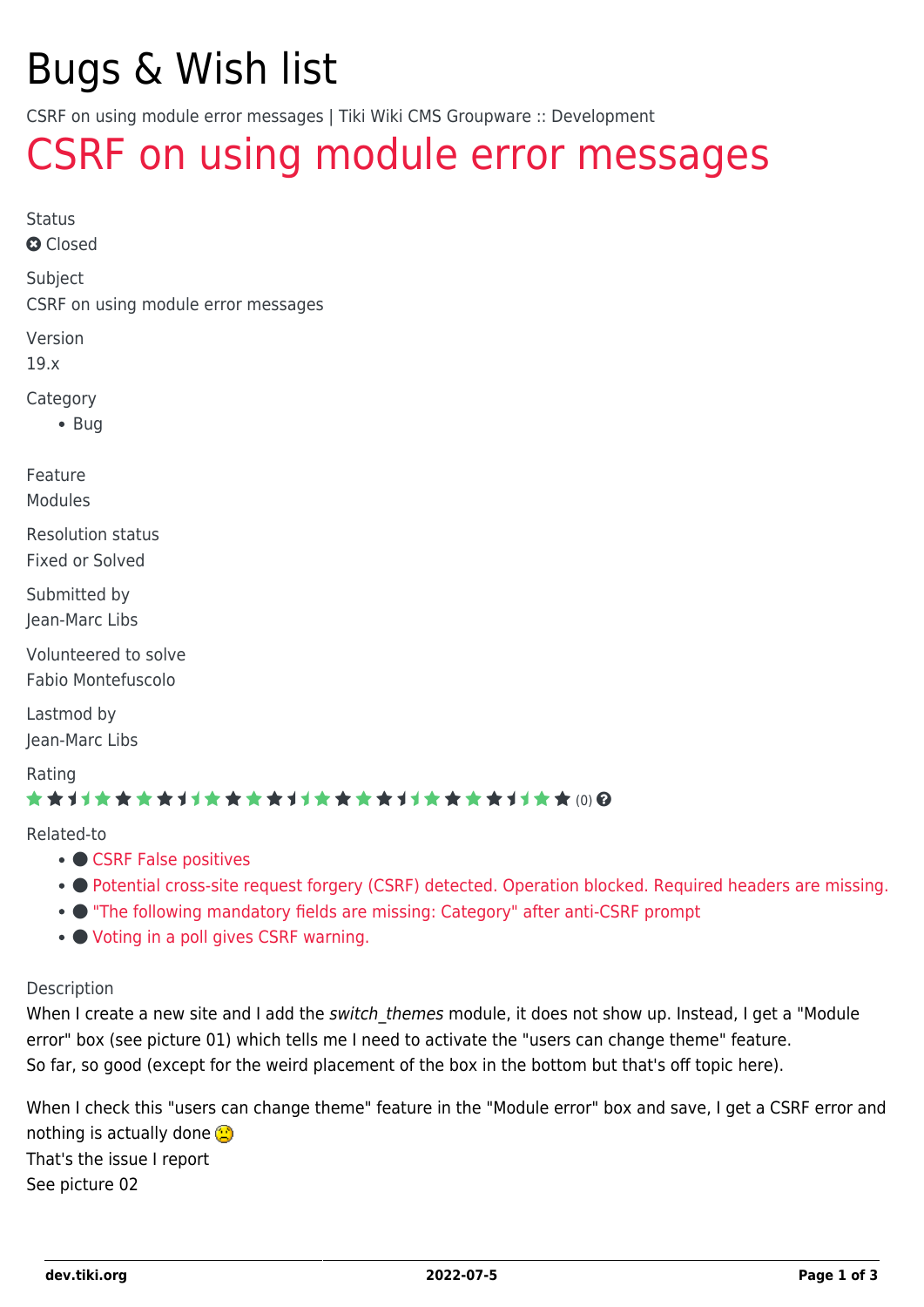Importance 8 Priority 40 Demonstrate Bug (Tiki 19+)

### Please demonstrate your bug on show2.tikiwiki.org

Version: trunk ▼ [Create show2.tikiwiki.org instance](#page--1-0)

Ticket ID 6941

Created Wednesday 21 November, 2018 16:27:20 GMT-0000 by Jean-Marc Libs

LastModif Monday 06 April, 2020 13:09:25 GMT-0000

# Comments



## [Fabio Montefuscolo](https://dev.tiki.org/user11849) 24 Jan 19 16:42 GMT-0000

Please, test it again at r68805 branches/19.x



## [Jean-Marc Libs](https://dev.tiki.org/user9952) 24 Jan 19 17:24 GMT-0000

Yes! The issue is fixed as described.

Now about usability: If admin is in "Basic" mode, no checkbox shows up in admin section A new bug entry? Shall we keep this one open?



### [Fabio Montefuscolo](https://dev.tiki.org/user11849) 24 Jan 19 18:20 GMT-0000

Ok, another adjust to this issue too. Please, check it again!



Sorry for missing the answer.